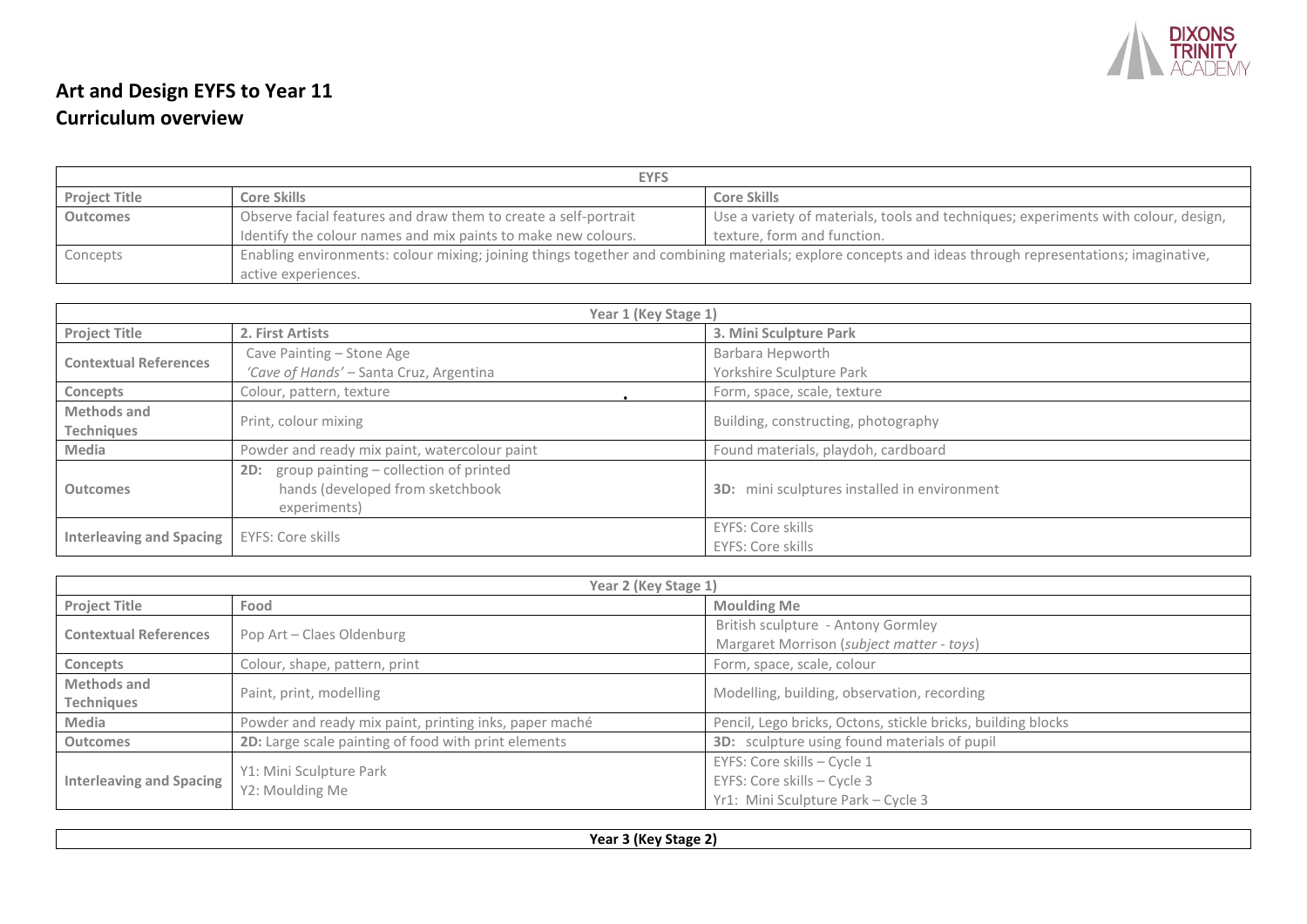

**DIXONS** 

| Year 4 (Key Stage 2)            |                                                  |                                         |  |
|---------------------------------|--------------------------------------------------|-----------------------------------------|--|
| <b>Project Title</b>            | <b>Flora</b>                                     | <b>Portraits</b>                        |  |
| <b>Contextual References</b>    | Post-Impressionism - Vincent Van Gogh            | Surrealism – Frida Kahlo                |  |
|                                 | Claude Monet - waterlilies                       | Modern art - Oscar Joyo                 |  |
| <b>Concepts</b>                 | Mark making, light, colour, observation, texture | Line, observation, colour, composition  |  |
| <b>Methods and</b>              |                                                  | Drawing, painting, photography, collage |  |
| <b>Techniques</b>               | Drawing, painting                                |                                         |  |
| Media                           | Pastels, ready-mix paints                        | Pencils, pens, paints, found images     |  |
| <b>Outcomes</b>                 | 2D: Large observational study of sunflowers      | 2D: Self-portrait                       |  |
| <b>Interleaving and Spacing</b> | Y2: The Dot<br>Y3: Matisse's Garden              | Y1: First Artists<br>Y2: Moulding Me    |  |

| Year 5 (Key Stage 2)            |                                                                                                       |                                                                         |  |
|---------------------------------|-------------------------------------------------------------------------------------------------------|-------------------------------------------------------------------------|--|
| <b>Project Title</b>            | <b>Colour and Form</b>                                                                                | The Ocean                                                               |  |
|                                 | Op Art - Bridget Riley                                                                                | Japanese Printmaking - Hokusai                                          |  |
| <b>Contextual References</b>    | Abstract Art - Picasso and Mondrian                                                                   | Post Impressionism - Monet                                              |  |
|                                 | Pop Art – Keith Haring                                                                                | Post Modern Sculpture - Elizabeth Berrien                               |  |
| Concepts                        | Shape, composition, form, colour, proportion                                                          | Colour, Texture, Line, Mark making, composition,                        |  |
| <b>Methods and</b>              | Collage, drawing, modelling, painting                                                                 | Drawing, painting, collage, modelling, construction, printmaking, Batik |  |
| <b>Techniques</b>               |                                                                                                       |                                                                         |  |
| Media                           | Drawing media, found papers, clay<br>Watercolour painting, acrylic painting, 3D wire modelling, batik |                                                                         |  |
|                                 | 2D: Pop art self portrait                                                                             | 2D: Block print and batik of sea creature                               |  |
| <b>Outcomes</b>                 | <b>3D:</b> Wall Hanging                                                                               | <b>3D:</b> Wire sculpture of sea creature                               |  |
| <b>Interleaving and Spacing</b> | Y3: Matisse's Garden                                                                                  | Y3: Food                                                                |  |
|                                 | Y4: Flora                                                                                             | Y4: Flora                                                               |  |

**Year 6 (Key Stage 2)**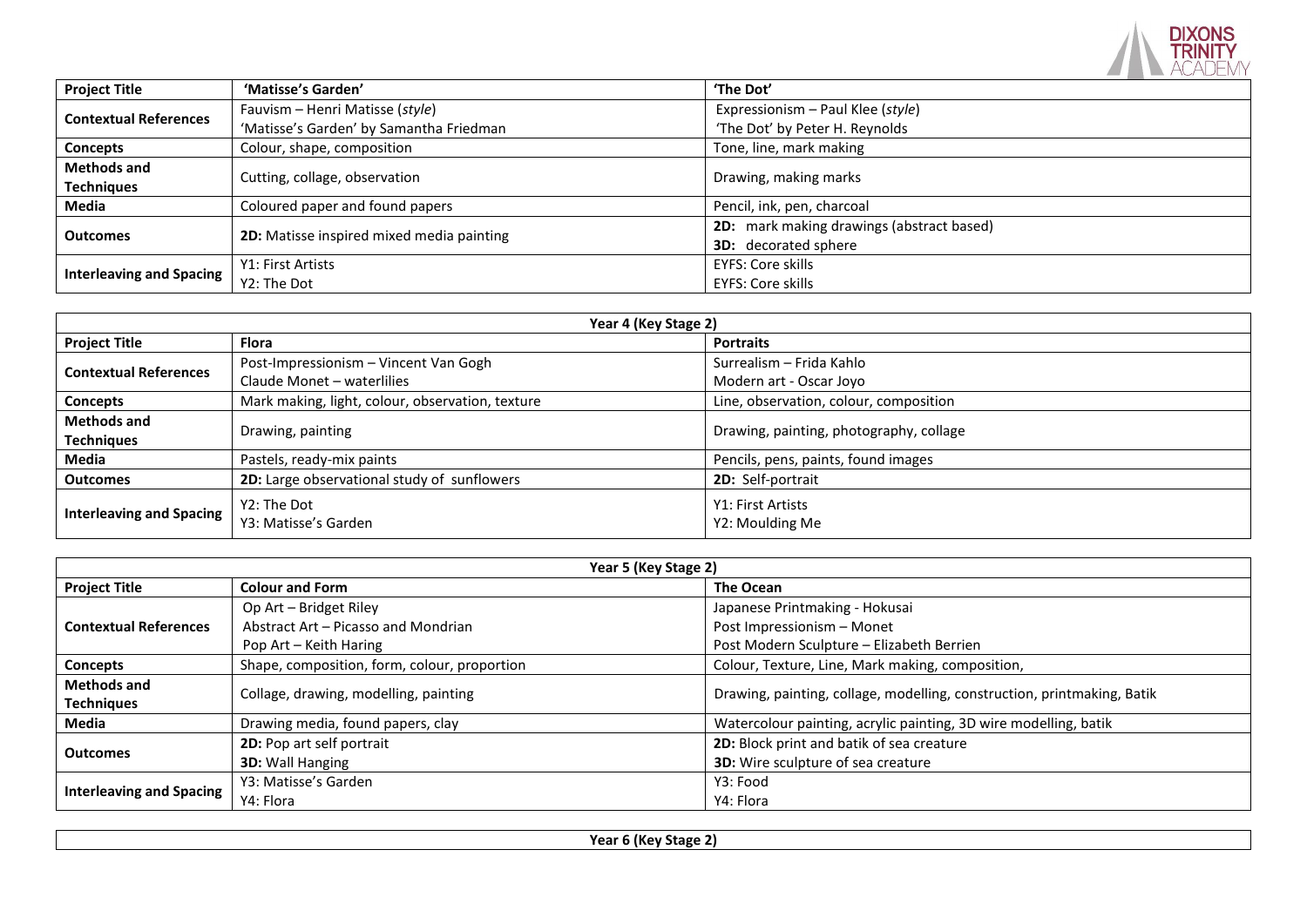|                                         |                                                                                    |                                                                                         | <b>DIXONS</b><br><b>TRINITY</b> |
|-----------------------------------------|------------------------------------------------------------------------------------|-----------------------------------------------------------------------------------------|---------------------------------|
| <b>Project Title</b>                    | <b>Dreams and Machines</b>                                                         | <b>Animals and Habitats</b>                                                             |                                 |
| <b>Contextual References</b>            | Salvador Dali, Hannah Hoch, Surrealism                                             | Dominique Slam, Kay Shaffer, John Dyer                                                  |                                 |
| Concepts                                | Shape, composition, form, colour, proportion                                       | colour, texture, line, mark making, composition                                         |                                 |
| <b>Methods and</b><br><b>Techniques</b> | Experimental painting, collage, modelling                                          | Drawing, painting, collage, modelling, printmaking, batik                               |                                 |
| Media                                   | Watercolour painting, acrylic painting, paper manipulation, batik,<br>Installation | Watercolour painting with pen, acrylic and poster painting,                             |                                 |
| <b>Outcomes</b>                         | <b>2D:</b> Surrealism collage                                                      | 2D: Block print of selected and studied animal<br><b>2D:</b> Batik of rainforest animal |                                 |
| <b>Interleaving and Spacing</b>         | Y4: Portraits<br>Y5: Colour and Form                                               | Y3: Matisse's Garden<br>Y4: Flora<br>Y5: The Ocean                                      |                                 |

| Year 7 (Key Stage 3)            |                                                                 |                                                         |                                                                                  |  |
|---------------------------------|-----------------------------------------------------------------|---------------------------------------------------------|----------------------------------------------------------------------------------|--|
| <b>Project Title</b>            | Identity                                                        |                                                         |                                                                                  |  |
|                                 | Art                                                             | <b>Textiles</b>                                         | 3D Design                                                                        |  |
| <b>Contextual References</b>    | Vincent Van Gogh, Oscar Joyo                                    | Victoria Villasana, Ibukan Baldwin, Katy Biele          | David Olivera, Kimmy Cantrell, Yinka Shonibare                                   |  |
| <b>Concepts</b>                 | Form, line, tone, colour theory                                 | Pattern, shape, texture, composition, line              | Colour theory, composition, form, pattern, line                                  |  |
| <b>Methods and</b>              |                                                                 | Hand embroidery, sewing machine, decorative             | Direct observation, collage, mark making, clay,                                  |  |
| <b>Techniques</b>               | Direct observation, mark making, colour mixing                  | techniques, dying, designing, illustration              | CAD CAM, wire work                                                               |  |
| Media                           | 2B pencil, pen, block paints, colouring pencils                 | Watercolour paints, embroidery threads, wool,<br>fabric | Pencil, pen, cardboard, string, ink                                              |  |
| <b>Outcomes</b>                 | Mixed media painting exploring their cultural<br>identity.      | Design illustration and surface design self-portrait.   | Printmaking and prints, along with cardboard relief<br>based around the portrait |  |
| <b>Interleaving and Spacing</b> | Y4: Portraits<br>Y5: Colour and Form<br>Y6: Dreams and Machines |                                                         |                                                                                  |  |

| Year 8 (Key Stage 3)                    |                                                                               |                                                                                                                      |                                                                                  |
|-----------------------------------------|-------------------------------------------------------------------------------|----------------------------------------------------------------------------------------------------------------------|----------------------------------------------------------------------------------|
| <b>Project Title</b>                    | The Everyday                                                                  |                                                                                                                      |                                                                                  |
|                                         | Art                                                                           | <b>Textiles</b>                                                                                                      | 3D Design                                                                        |
| <b>Contextual References</b>            | Chetan Kumar, Minty Sainsbury                                                 | The Pattern Social, Richard McVetis                                                                                  | Make Architects, Frank Lloyd Wright                                              |
| <b>Concepts</b>                         | Perspective, line, colour, form, tone                                         | Line, colour, pattern, form, texture                                                                                 |                                                                                  |
| <b>Methods and</b><br><b>Techniques</b> | Perspective drawing, continuous line, tonal<br>drawing, Monoprinting, collage | Decorative techniques, surface design, mark-<br>making, soft sculpture, observational drawing,<br>analysis, outcome. | Technical drawing, implied texture, paper folding,<br>nets, CAD CAM (2D design)  |
| Media                                   | Monoprinting, felt tips, pencil                                               | Fabric dyes, calico, threads, inks, felt                                                                             | Cardboard, pencil, papers, grey board                                            |
| <b>Outcomes</b>                         | Developed collage of the Bradford cityscape                                   | 3D soft sculpture inspired by the Pattern Social<br>and Richard McVetis                                              | Abstract maquette inspired by two architects'<br>/mini model of proposed design. |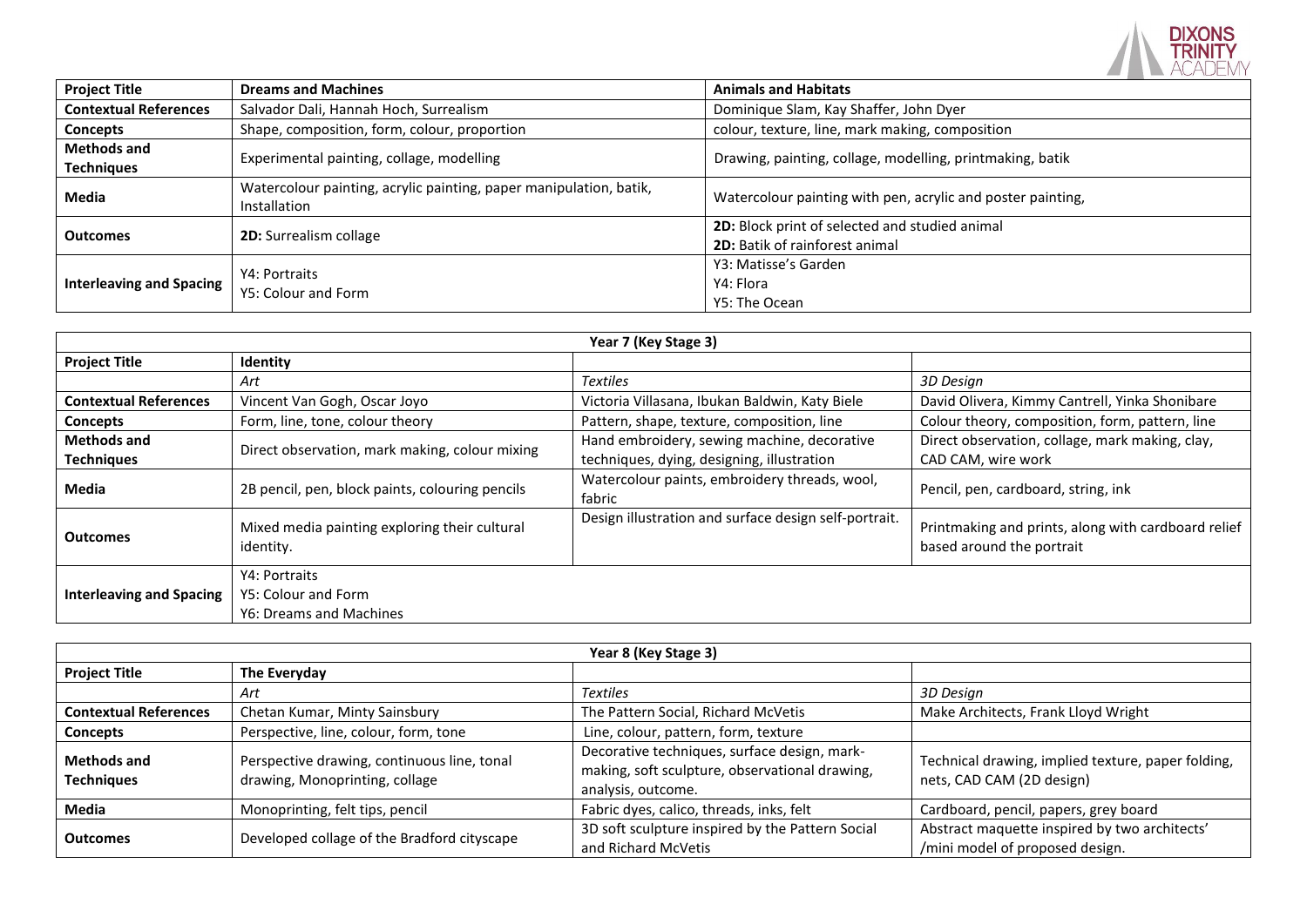

**Interleaving and Spacing** Y3: Food Y6: Animals and Habitats Y7: Identity

| Year 9 - BTEC (Key Stage 3)             |                                                                                                                                                                                            |                                                                                                                                            |                                                                                                                        |                                                                                                                         |
|-----------------------------------------|--------------------------------------------------------------------------------------------------------------------------------------------------------------------------------------------|--------------------------------------------------------------------------------------------------------------------------------------------|------------------------------------------------------------------------------------------------------------------------|-------------------------------------------------------------------------------------------------------------------------|
| <b>Project Title</b>                    | Natural Forms - Mock PSA and Component 1                                                                                                                                                   |                                                                                                                                            |                                                                                                                        |                                                                                                                         |
|                                         | Art                                                                                                                                                                                        | Photography                                                                                                                                | <b>Textiles</b>                                                                                                        | 3D Design                                                                                                               |
| <b>Contextual References</b>            | Karl Blossfeldt, Angela Faustina,<br>Erika Lee Sears, Georgia O Keeffe,<br>Cath Riley, Anna Atkins, Valerie<br>Hegarty, Henri Matisse, Sophia<br>Munn, Albertus Seba, Michelle<br>Parsons, | Karl Blossfeldt, Cas Holmes, Robbie<br>Honey, Bruce Boyd, Richard Mosse,<br>Marcel Christ, Peter Keetman, Lisa<br>Sorgini, Albert Koetsier | Sam Taylor Wood, Mr Finch, Klari Reis,<br>Richard McVetis, The Pattern Social,<br>Erin McKintosh.                      | Henry Moore, Richard McVetis,<br>Barbara Hepworth, The Pattern Social.                                                  |
| <b>Concepts</b>                         | Visual elements, 2D art techniques,<br>narrative and development                                                                                                                           | Visual elements, compositional<br>elements, technical DSLR camera<br>operation, photographic editing                                       | Visual elements, narrative, surface<br>design, 2D, and 3D.                                                             | Visual elements, narrative, surface<br>design, 2D, and 3D.                                                              |
| <b>Methods and</b><br><b>Techniques</b> | Mark making, observational<br>drawing and painting, basic<br>photography, Monoprinting, lino<br>printing, analysis and outcome                                                             | Taking an image with Canon 4000D<br>camera, photo editing on Adobe<br>Photoshop, sketching and<br>printmaking                              | Decorative techniques, surface design,<br>mark-making, soft sculpture,<br>observational drawing, analysis,<br>outcome. | Mark making, observational drawing,<br>analysis, 2D design, technical drawing,<br>construction techniques, stencilling. |
| Media                                   | Pencil, ink and charcoal, gouache<br>and acrylic paint, printing ink, lino                                                                                                                 | Digital computer editing, printing<br>and printmaking                                                                                      | Fabric dyes, calico, threads,<br>dissolvable fabric, inks, graphite,<br>felting                                        | Plywood, acrylic, grey board, spray<br>paint, pencil, ink, pens, clay, Modroc                                           |
| <b>Outcomes</b>                         | 2D developed mixed media work in<br>response to 3 artists work                                                                                                                             | 2D printed work/body of work in<br>response to chosen artist                                                                               | 2D textural close up surface piece, 3D<br>soft sculpture inspired by Richard<br><b>McVetis</b>                         | 3D sculptures inspired by Henry<br>Moore and Richard McVetis.                                                           |
| Interleaving and<br><b>Spacing</b>      | Y3: Matisse's Garden<br>Y4: Flora<br>Y5: The Ocean<br>Y6: Animals and Habitats<br>Y8: The Everyday                                                                                         |                                                                                                                                            |                                                                                                                        |                                                                                                                         |

| Year 10 - BTEC (Key Stage 4) |                                                    |                                     |                                   |                                   |  |
|------------------------------|----------------------------------------------------|-------------------------------------|-----------------------------------|-----------------------------------|--|
| <b>Project Title</b>         | <b>Structure</b>                                   |                                     |                                   |                                   |  |
|                              | <b>Textiles</b><br>3D Desian<br>Photography<br>Art |                                     |                                   |                                   |  |
|                              | Kyle Henderson, Tony Bevan, Ian                    | Sven Pfrommer, Kyle Henderson,      | Brutalism, Kyle Henderson, Gareth | Vezzini and Chen, Pio Diaz, Nendo |  |
| <b>Contextual References</b> | Murphy, Angela Palmer, Pete                        | Stephanie Jung, Nick Frank, Andreas | Pugh, Vivienne Westwood, Alan Bur |                                   |  |
|                              | Monaghan, Sven Pfrommer                            | Gurksy, Christian Ruhm              | Johnson, Victoria Lytra           |                                   |  |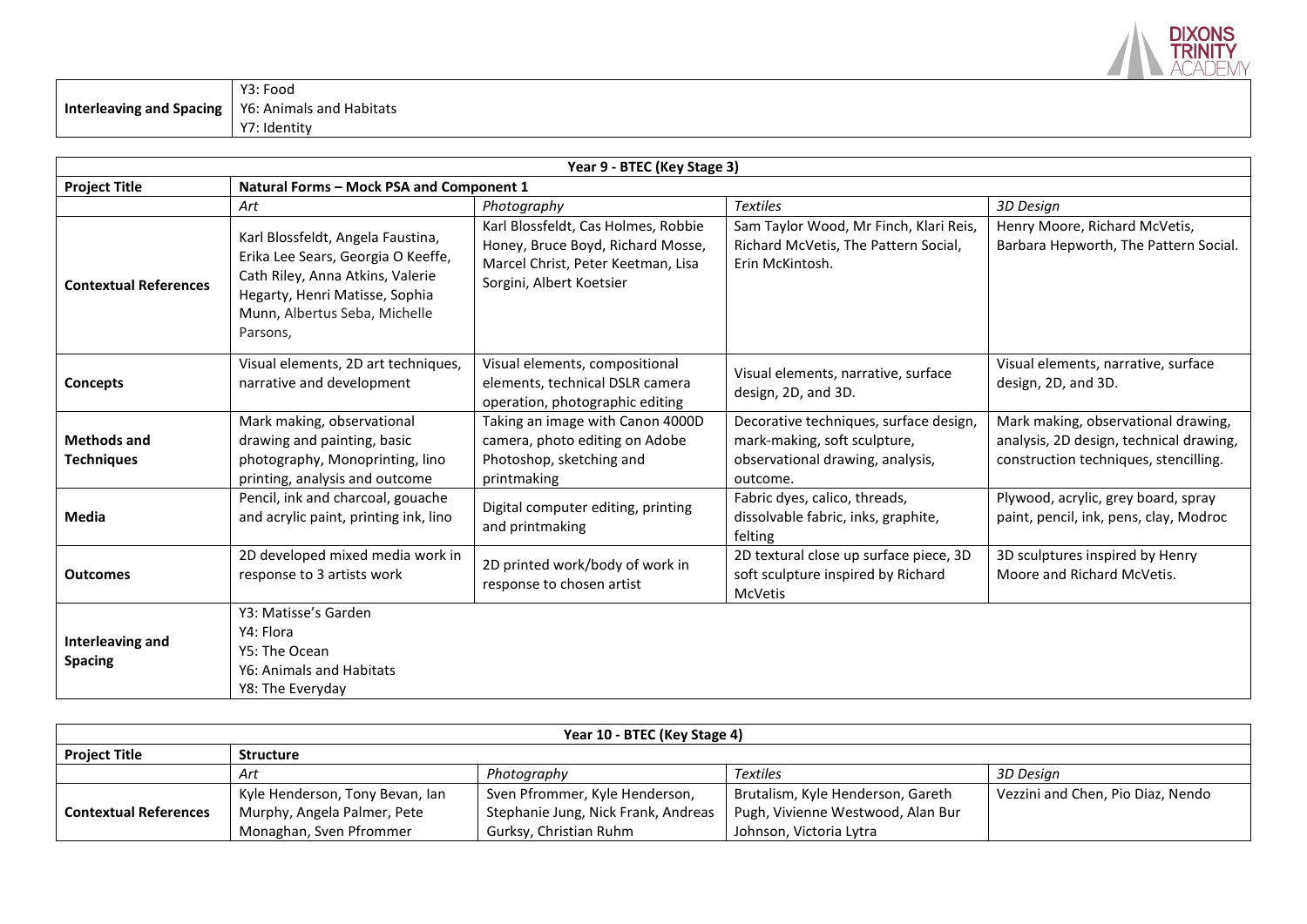

| Concepts                                | Narrative, visual elements, mark<br>making,                                                                                        | Narrative, photo editing, DSLR<br>camera operation, visual and<br>compositional elements                  | Narrative, visual elements, surface<br>design, mark making, fashion<br>illustration, fashion design, print<br>design, observational drawing. | Narrative, visual elements, lighting<br>design, designing for a client.                                                                          |
|-----------------------------------------|------------------------------------------------------------------------------------------------------------------------------------|-----------------------------------------------------------------------------------------------------------|----------------------------------------------------------------------------------------------------------------------------------------------|--------------------------------------------------------------------------------------------------------------------------------------------------|
| <b>Methods and</b><br><b>Techniques</b> | Mark making, drawing and painting,<br>basic photography, Monoprinting,<br>lino printing, Photoshop, analysis<br>and evaluation     | Photography, Photoshop and photo<br>manipulation, studio set up and<br>lighting, printmaking, mark making | Decorative techniques, fabric<br>manipulation techniques, dyeing,<br>construction techniques, draping,<br>pattern cutting, screen printing.  | 3D drawing techniques, observational<br>drawing, mark making, Photoshop, 2D<br>design, 3D modelling and construction<br>techniques, photography. |
| Media                                   | Pencil, stencilling, gouache, acrylic<br>and watercolour paint, printing ink,<br>lino printmaking, ink, fine liner,<br>photography | DSLR camera photography,<br>scenography, photo editing and<br>manipulation, felt tips, printmaking<br>ink | Sewing machines, dyes, screen<br>printing inks, drawing ink, fabrics,<br>threads, dissolvable fabric, and fine<br>liner.                     | Plywood, acrylic, grey board, spray<br>paint, pencil, ink, pens, clay, Modroc                                                                    |
| <b>Outcomes</b>                         | 2D outcome based on primary<br>images and developed from<br>different artistic influences                                          | A photograph or photographic<br>series of a personal outcome in<br>response to the brief                  | 2D or 3D piece: surface design, home<br>furnishing or fashion design personal<br>outcome.                                                    | 3D lighting outcome.                                                                                                                             |
| Interleaving and<br><b>Spacing</b>      | Y6: Dreams and Machines<br>Y8: The Everyday<br>Y9: Natural Forms                                                                   |                                                                                                           |                                                                                                                                              |                                                                                                                                                  |

| Year 11- BTEC (Key Stage 4)             |                                                                                                                                             |                                                                                                                                         |                                                                                                                                                                             |                                                                                                                             |
|-----------------------------------------|---------------------------------------------------------------------------------------------------------------------------------------------|-----------------------------------------------------------------------------------------------------------------------------------------|-----------------------------------------------------------------------------------------------------------------------------------------------------------------------------|-----------------------------------------------------------------------------------------------------------------------------|
| <b>Project Title</b>                    | Human Form                                                                                                                                  |                                                                                                                                         |                                                                                                                                                                             |                                                                                                                             |
|                                         | Art                                                                                                                                         | Photography                                                                                                                             | <b>Textiles</b>                                                                                                                                                             | 3D Design                                                                                                                   |
| <b>Contextual References</b>            | Gabriel Moreno, Brno Del Zou,<br>Stephanie Le Doux, Mike Parr, Mark<br>Powell, Antonio Finelli, Ant Carver,<br>Cindy Sherman                | Jenny Saville, Tyler Spangler,<br>Anthony Gerace, Jen Mann, Chuck<br>Clos, Brno Del Zou, Gabriel Moreno,<br>Erin Case, Alessio Albi,    | Jenny Saville, Iris Van Herpen, Luke<br>Dixon, Salvatore Zanfrisco,                                                                                                         | Zaha Hadid, Frank Lloyd Wright, 100<br>Architects, Mans Tham                                                                |
| <b>Concepts</b>                         | Narrative, Visual elements, artist<br>analysis, artwork evaluation,<br>observational drawing, print design,<br>photography.                 | Narrative, Visual elements, artist<br>analysis, artwork evaluation,<br>compositional elements, studio<br>lighting and photography.      | Narrative, visual elements, surface<br>design, observational drawing, mark<br>making, fashion illustration, fashion<br>design, print design.                                | Narrative, visual elements,<br>architectural design, designing for a<br>client.                                             |
| <b>Methods and</b><br><b>Techniques</b> | Mark making, continuous line<br>drawing, tonal painting,<br>photography, monoprinting, lino<br>printing, Photoshop, collage,<br>scanography | Photography, Photoshop and photo<br>manipulation, studio set up and<br>lighting, printmaking, mark making,<br>photocollage, scanography | Continuous line drawing, free machine<br>embroidery, fabric manipulation and<br>decoration, construction, soft<br>sculpture, photography, illustration,<br>pattern cutting. | Paper sculpture, technical drawing -<br>perspective drawing, isometric<br>drawing, 2D design, 3D modelling,<br>photography. |
| Media                                   | Pencil, stencilling, gouache, acrylic<br>and watercolour paint, printing ink,<br>lino printmaking, ink, fine liner,<br>photography          | DSLR camera photography,<br>scanography, photo editing and<br>manipulation, felt tips, printmaking<br>ink                               | Sewing machines, dyes, screen<br>printing inks, drawing ink, fabrics,<br>threads, dissolvable fabric, fine liner.                                                           | Plywood, acrylic, grey board, spray<br>paint, paper, pencil, ink, pens, acetate.                                            |